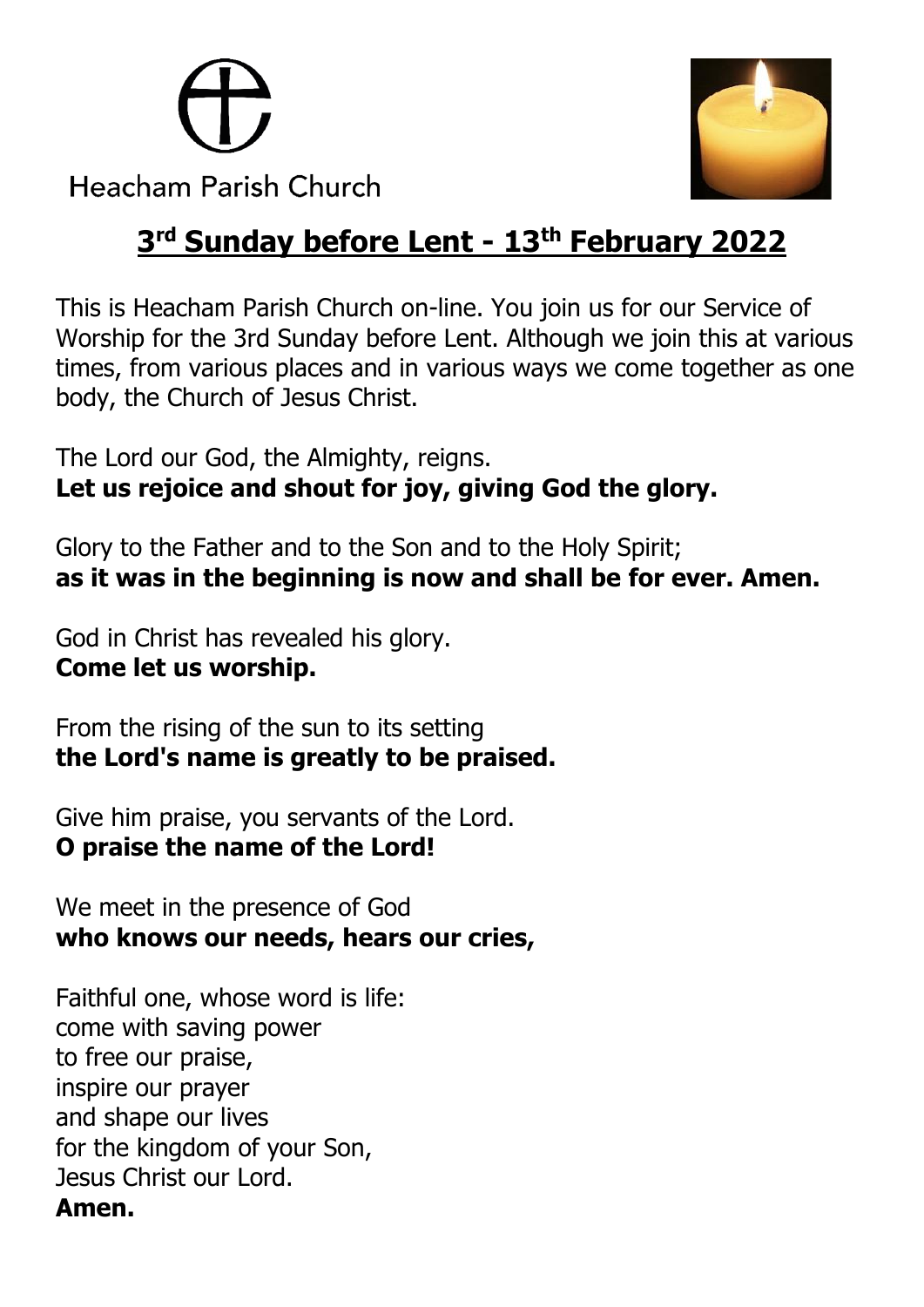### Hymn : **Healing God Almighty Father (MP226)**

Healing God, almighty Father, active throughout history; ever saving, guiding, working for Your children to be free. Shepherd, king, inspiring prophets to foresee Your suffering role – Lord, we raise our prayers and voices; Make us one and make us whole.

Healing Christ, God's Word incarnate, reconciling man to man; God's atonement, dying for us in His great redemptive plan. Jesus, Saviour, healer, victor, drawing out for us death's sting; Lord we bow our hearts in worship, and united praises bring.

Healing Spirit, Christ-anointing, Raising to new life in Him; Help the poor; release to captives; Cure of body; health within. Life-renewing and empowering Christ-like service to the lost; Lord, we pray, 'Renew Your wonders As of a new Pentecost!'

Healing Church, called-out and chosen to enlarge God's kingdom here; Lord-obeying; Spirit-strengthened to bring God's salvation near: for creation's reconciling gifts of love in us release. Father, Son and Holy Spirit, make us instruments of peace.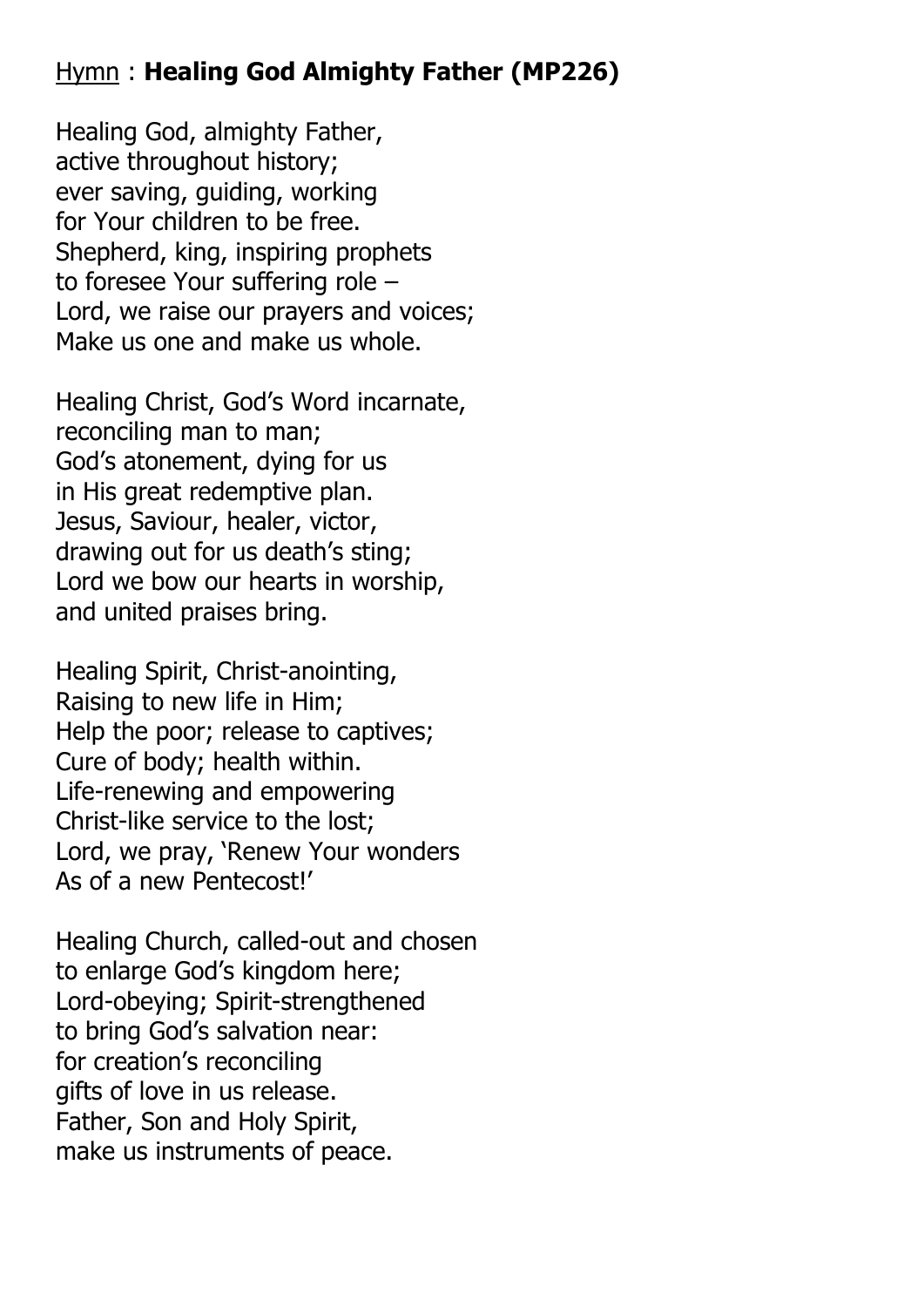#### **Prayers of Penitence**

The gospel calls us to turn away from sin and be faithful to Christ. As we offer ourselves to him in penitence and faith, we renew our confidence and trust in his mercy.

God our Father, we come to you in sorrow for our sins. For turning away from you and ignoring your will for our lives; **Father, forgive us: save us and help us.**

For behaving just as we wish, without thinking of you; **Father, forgive us: save us and help us.** For failing you by what we do, and think and say; **Father, forgive us: save us and help us.** For letting ourselves be drawn away from you by temptations in the world about us; **Father, forgive us: save us and help us.** For living as if we were ashamed to belong to your Son; **Father, forgive us: save us and help us.**

The almighty and merciful Lord grant us pardon and forgiveness of all our sins, time for amendment of life, and the grace and strength of the Holy Spirit. **Amen.**

**Bible Reading** Luke 6: 17-26 read by Lynn

**Sermon** by Veronica

I have found preparing this sermon a struggle this week, not because the reading is a particularly difficult one but for 2 reasons I think.

1: we know the beatitudes so well, not necessarily Luke's version, but we know the principles, we have preached (or heard sermons and even sermon series) on them, we have studied them alone or in home groups, we have prayed and sung them, most of us can quote them!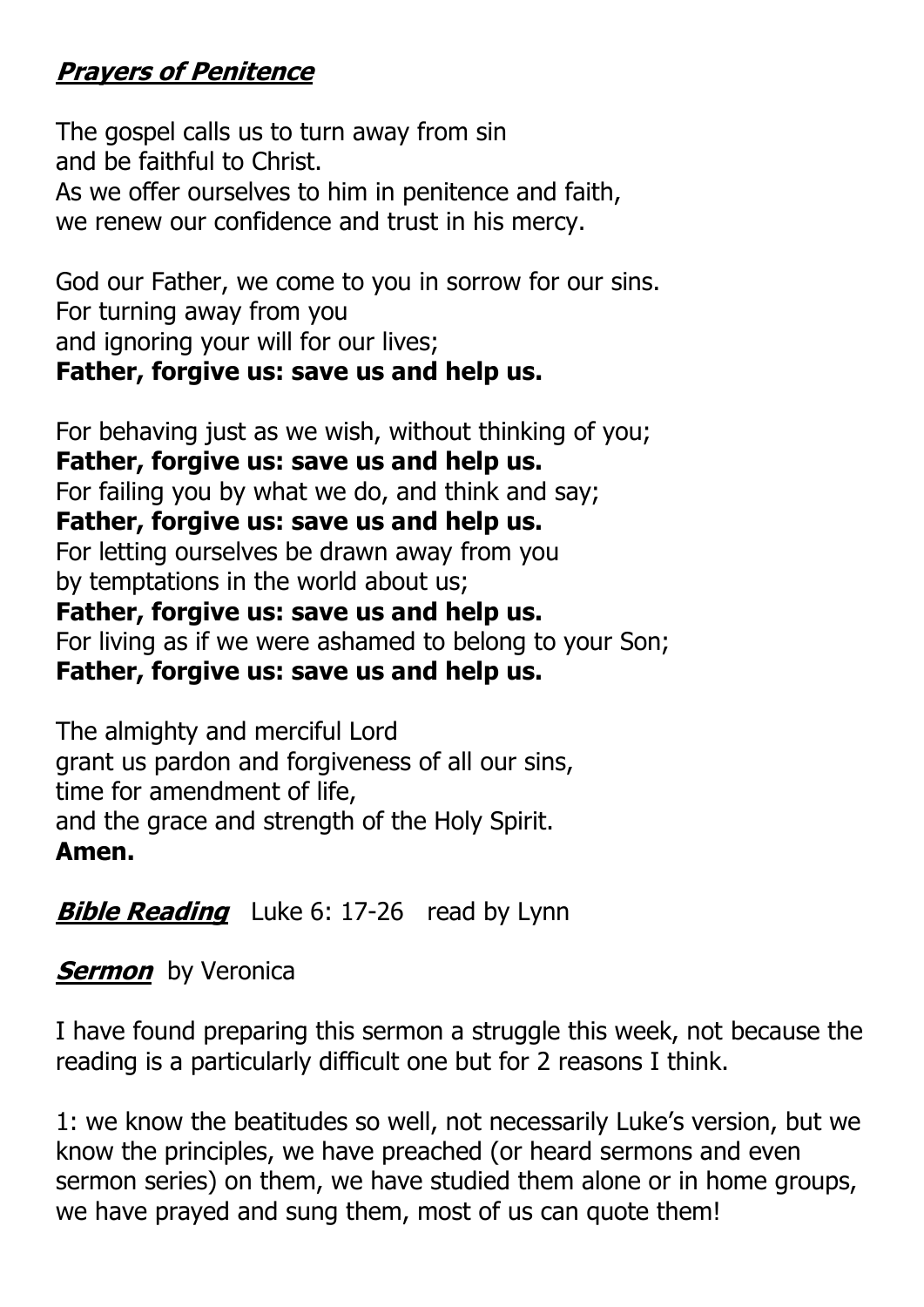2: I have been pondering Bishop Jane's sermon from last week - where should we put out net, how do we discern the deep, and how to we live by faith in Jesus as the darkness of Covid begins to scatter.

So, with those both in mind and starting from knowing that Jesus lived with and spoke no empty rhetoric, he lived by costly compassion, I have been thinking about how we do the same. How do we live with that demanding, costly, uncomfortable compassion rather than a sanitary churchy one?

How does this reading from Luke's Gospel, how do the beatitudes, help us to live like Jesus with deep costly compassion?

There is something about Jesus' 3-fold ministry towards people, concerned and interested in their body, mind, and spirit, through healing (body and spirit) and teaching. This is seen in the beatitudes but also in many other places in the gospels.

There is also something about the now and the not yet, the life being lived presently and the life to come reflected in the beatitudes and other places in the gospels. And there is something about Jesus calling us to love and respect those who are outside our social circles, and experience.

So, looking at Luke's text how do we show costly compassion with the love of Jesus, caring for body mind and spirit, now and for the future in our local area? Yes, of course, we need to do the same further afield but today I am focussing on our village community of Heacham and the local area.

Luke mentions:

**Poor** – Covid has made the gaps between the have and have nots even wider locally, prices for so much have gone up, and energy prices are rising, people have lost jobs, been put on zero hours contracts etc. There are many people in our community and locally who simply don't have the money to live adequately (example: Baby Basics a charity who provide basic needs for life for women and families with a new-born baby have seen their requests for bundles quadrupled in the last 2 years).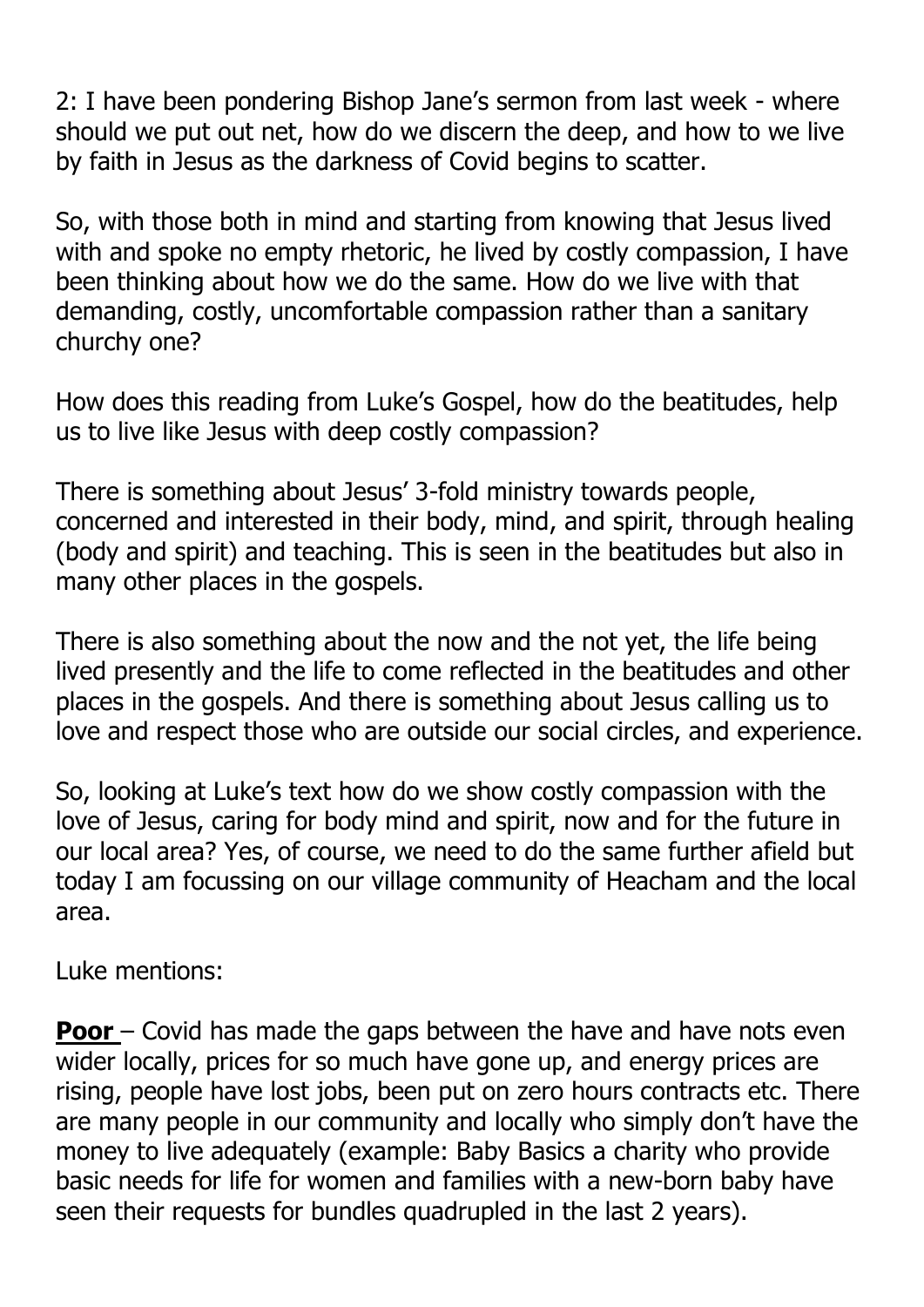**Hungry**- linked, of course to those who do not have enough money, who have to make choices daily about whether to eat, or feed the meter, or replace shoes, etc. (example: On just one day last week the foodbank in Hunstanton delivered food parcels to 6 households in Heacham).

**Weeping**- As a church, our ministry team will have led 9 funerals, this year by 1<sup>st</sup> March. There are many individuals and families in our village who are grieving. There are also many of us for whom the last 2 years have affected our mental health, for who daily life is a struggle who weep with loneliness, anxiety, depression, fear etc.

**The excluded, the hated and the insulted**-I suspect we would all like to think that there is no one in our village, local area and even church(!) who is excluded, hated, or insulted, but that is simply not the case. There are people who are excluded, due to how they live their lives, due to their gender, ethnicity, sexuality, age, disability, or just for being different in our midst.

What can we do to reach out with Jesus' costly compassion to support and meet the needs in body, mind, and spirit of those who are poor, hungry, weeping or excluded? What can we do practically, emotionally, and spiritually to reach out in love, so that lives are changed now and in the future by Jesus transforming grace?

Well, the reality is of course, we can't do it all, and as Bishop Jane reminded us last week, we are all tired and drained from pandemic living, our resources financially, in personnel, and energy are limited.

Yet we can do something - as individuals - we can pray, we can listen, we can watch out for those on the edges, we can support the foodbanks, Baby Basics, West Norfolk Mind and the other groups and charities who work locally, we can be good neighbours.

We can do something  $-$  as a church. It seems to me that we are at a bit of a transition point in the life of Heacham Parish Church, as we move forward after 2 years of Pandemic. We need to listen to Jesus and review what we do as a church, where we are going to put our energy and focus, where, to echo Bishop Jane, are we going to throw our net? Not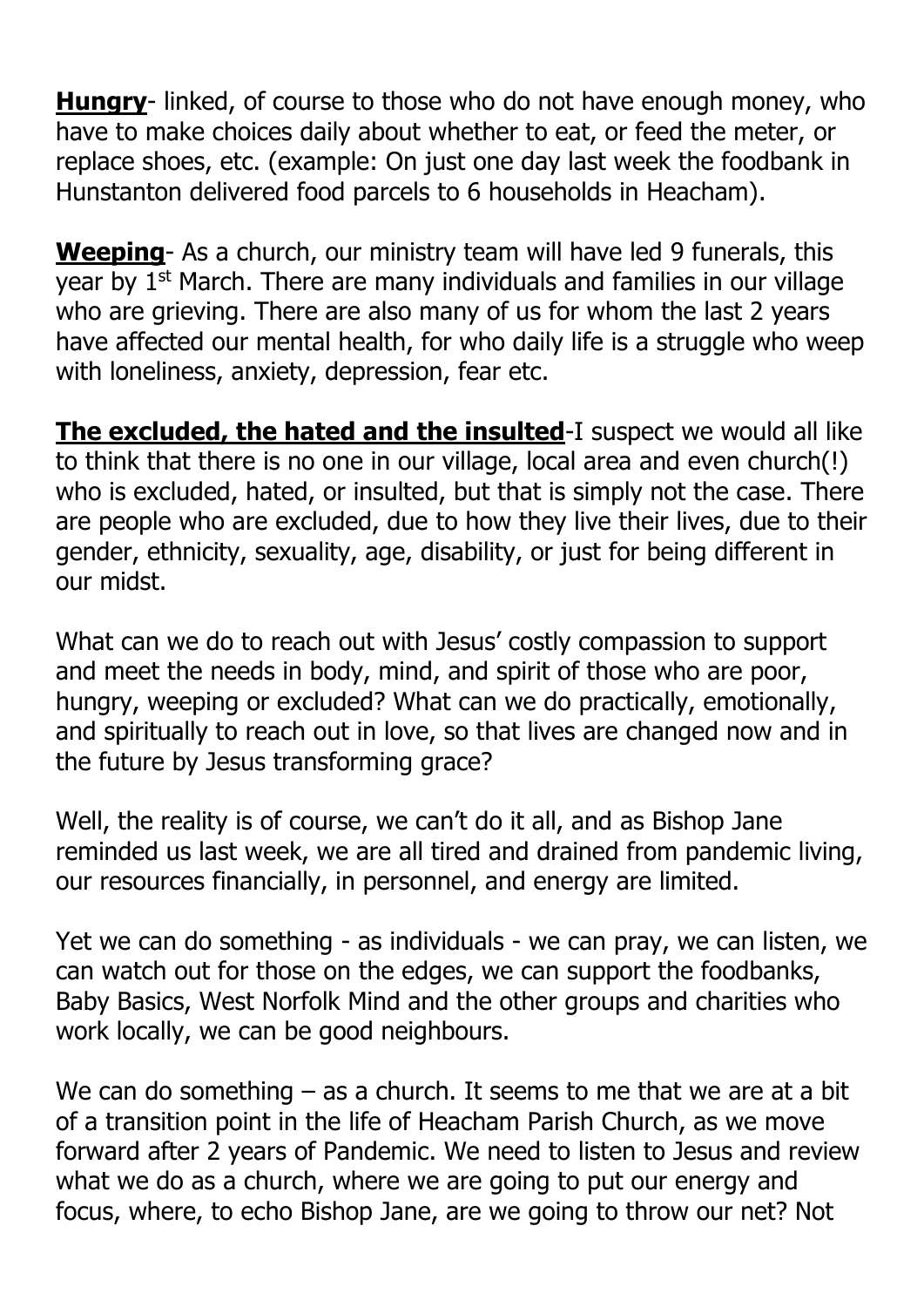everything we have done before will restart in the same way, if at all. We need to listen to God and listen to our village, so we recognise the changes that have taken place in the last couple of years. Please join me in praying for wisdom and direction for us a church, as to how we live the beatitudes and show the compassion of Jesus, in body, mind, and spirit to those around us.

### Hymn : **Because he lives (MP52)**

God sent His Son, they called Him Jesus; He came to love, heal, and forgive; He lived and died to buy my pardon, an empty grave is there to prove my Saviour lives. Because He lives I can face tomorrow;

because He lives all fear is gone; because I know He holds the future, and life is worth the living just because He lives.

How sweet to hold a new-born baby, and feel the pride and joy he gives; but greater still the calm assurance, this child can face uncertain days because He lives.

Because He lives ….

And then one day I'll cross the river; I'll fight life's final war with pain; and then as death gives way to victory, I'll see the lights of glory and I'll know He lives. Because He lives ….

#### **Affirmation of faith**

Do you believe and trust in God the Father, source of all being and life, the one for whom we exist? **We believe and trust in him.**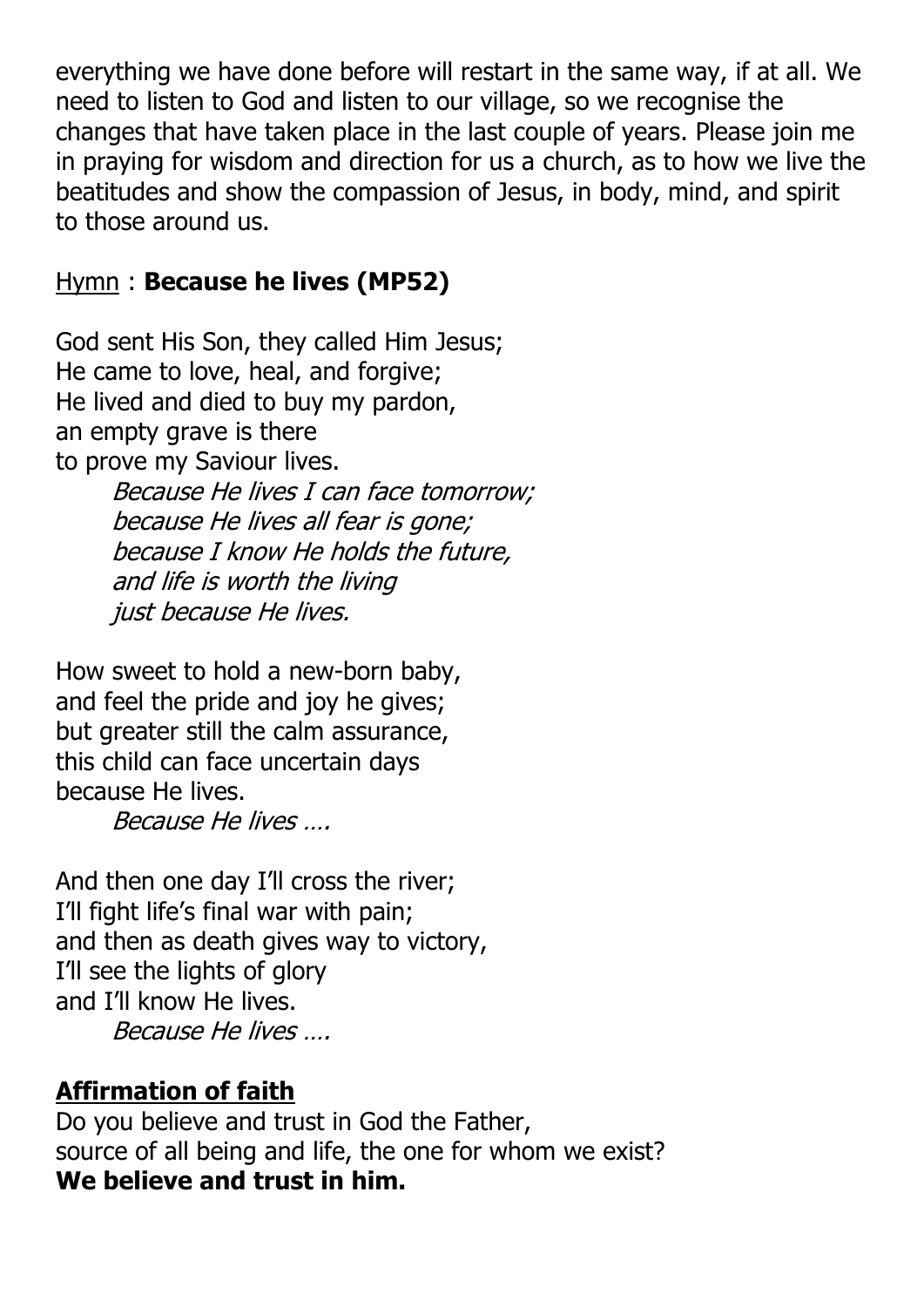Do you believe and trust in God the Son, who took our human nature, died for us and rose again? **We believe and trust in him.**

Do you believe and trust in God the Holy Spirit, who gives life to the people of God and makes Christ known in the world? **We believe and trust in him.**

This is the faith of the Church. **This is our faith. We believe and trust in one God, Father, Son and Holy Spirit. Amen.**

### **Prayers of intercession** - led by Richard G

Heavenly Father, Jesus spoke to many people from all over Judaea. He taught them about blessings. May we recognise and be thankful for the many blessings which we experience in God's world. Lord in Your mercy…. Hear our prayer.

We pray for the Church and for the world in the name of Jesus Christ. Renew the life and faith of the Church at this time. We are encouraged by fellowship with fellow Christians, and we thank you that we are able to meet and worship together again.

We pray for our leaders, Archbishops Justin and John and Bishops Graham and Jane. May they continue to guide us in ways of truth and faith. We pray for our own Veronica, and the group of readers at St Mary's. May we faithfully follow their leadership and teaching. We thank you that we are a growing faith community.

Lord in Your mercy…. Hear our prayer.

We pray for good government.

We need to turn to you and to embrace Jesus' message to love one another and work for the common good. This church family is a loving one and gives us all such valuable support. As we return to normal, our society will need to examine its priorities and become less selfish. Guide us as we re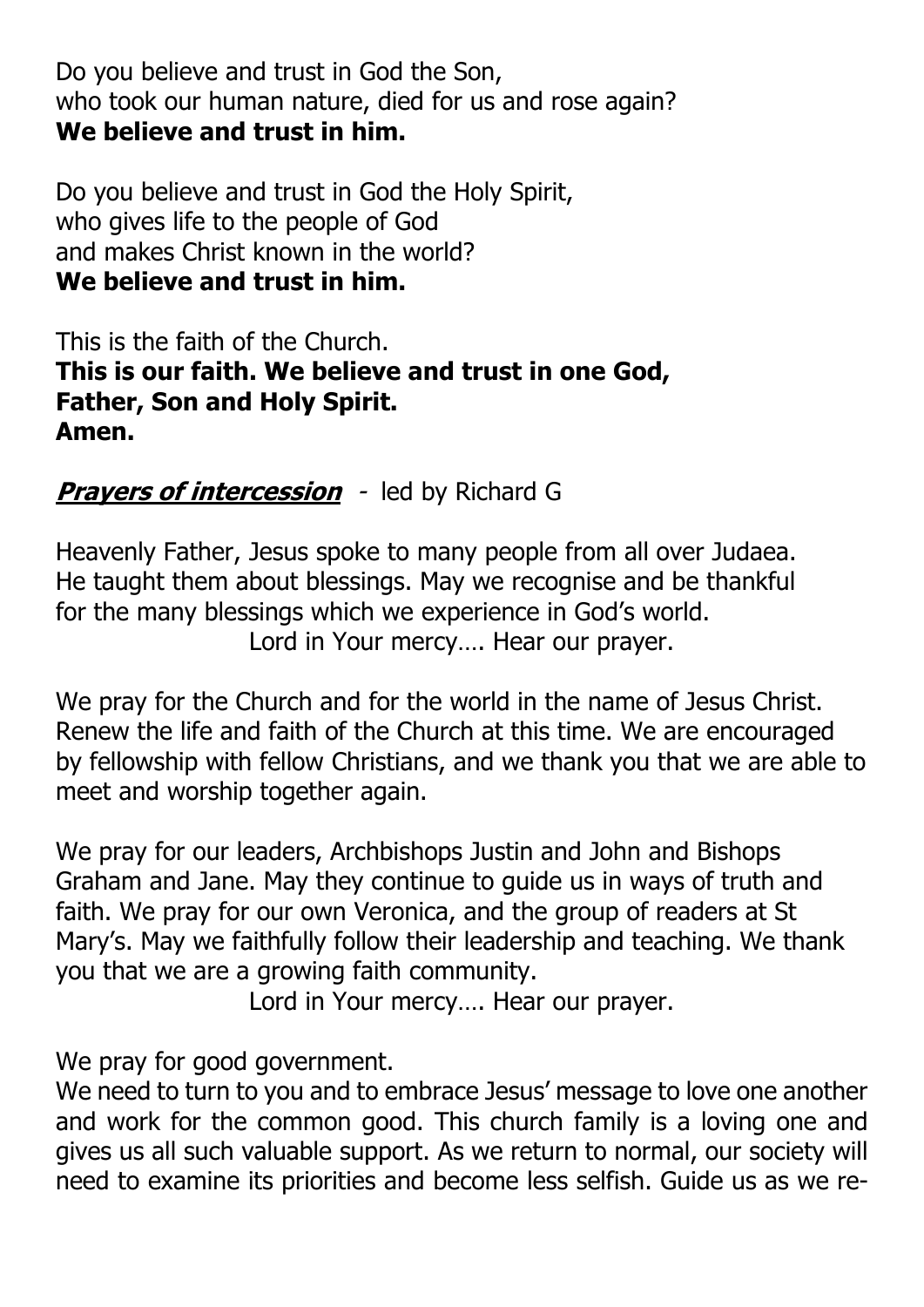build a more just vision. Good overcomes evil when we walk in Jesus' footsteps. There are many signs of good within our people.

The voices and actions of climate conscious people are with us. May their actions be moderate and have the effect on the nation which will result in progress towards reducing the hazards. We all need to contribute. Government cannot be successful without our active support. Sustainability is a worthwhile target, and we need to understand how we as individuals should change our behaviour to approach it.

Lord in Your mercy…. Hear our prayer.

Continue to guide this church family at Heacham. Help us to decide our personal priorities and where the well-being of this community and the church should be.

Christians have been taught that the greatest calling is to love. May we show compassion towards those in need, wherever they come from. We continue to see desperate people who are exploited by gangs crossing the channel in dangerous circumstances. We cannot accommodate all-comers. There are wonderful examples of how desperate people can join communities and contribute in valuable ways. After all, most of us descend from people who came from somewhere else.

Lord in Your mercy…. Hear our prayer.

We thank you for the service of our queen and her family. May they continue to serve the nation and You, faithfully. Our queen is rightly admired for her wisdom and her sense of duty. Help her in her difficult family situations. Bless her in this  $70<sup>th</sup>$  year of her reign. Thank you for guiding her in all she does and is.

Lord, in your Mercy: Hear our Prayer

We raise before you now in a few moments of silence those known to us who specially need prayer. In illness, bereavement, worry, people who are hurting. May we pray and to talk to you through this prayer.

(Short Silence)

Lord, in your Mercy: Hear our Prayer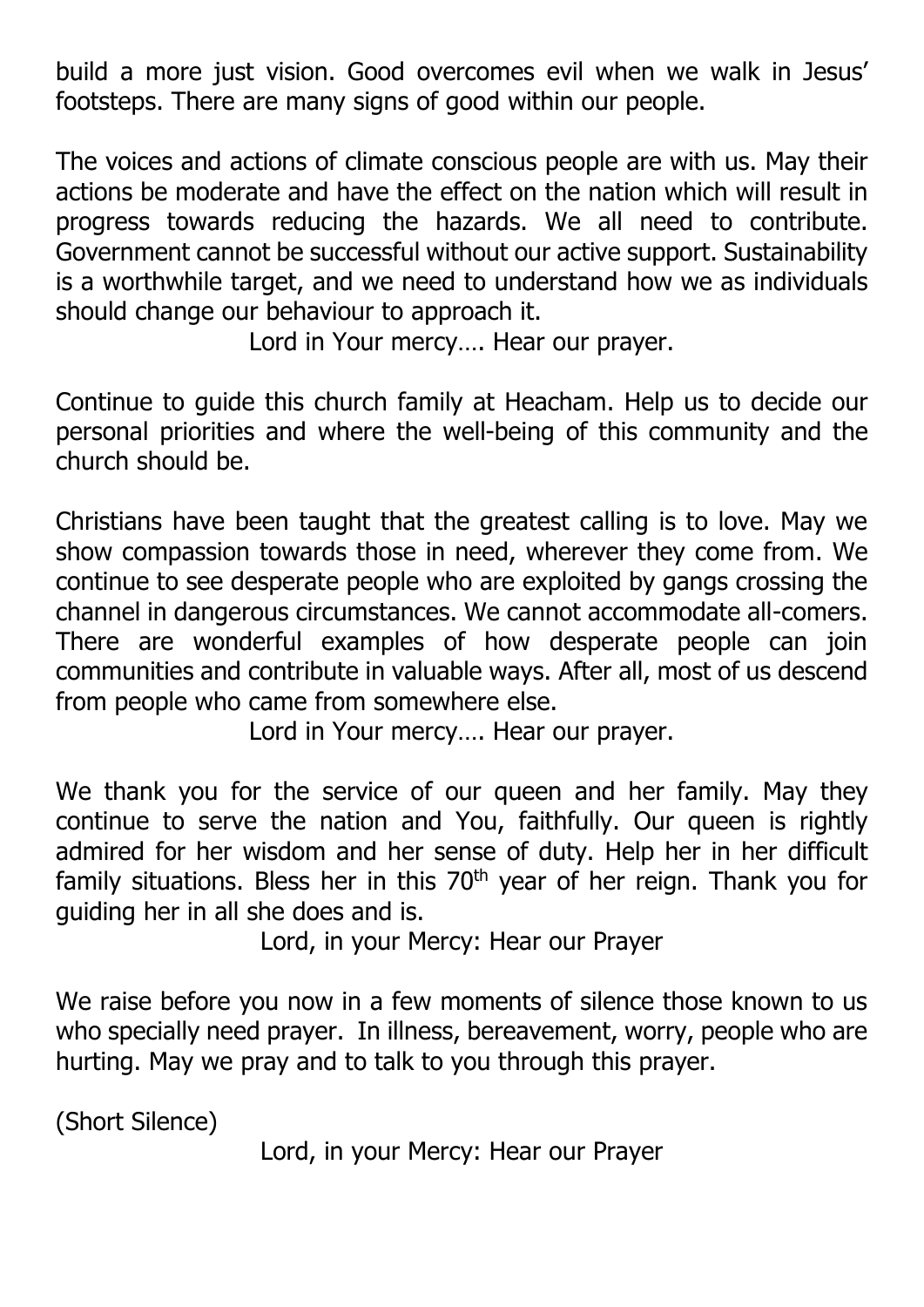Remember, the souls of your servants no longer here on earth with us and for those who are saddened by their passing. Be with the bereaved in their loneliness and give them the faith to look beyond their present troubles to your Son Jesus Christ, who died and rose again and who lives for evermore. We shall all be reunited in heaven.

(Short Silence)

Merciful Father: accept these prayers for the sake of your Son, our Saviour, Jesus Christ. Amen

## **Our Father, who art in heaven …**

## **The Collect**

Eternal God, whose Son went among the crowds and brought healing with his touch: help us to show his love, in your Church as we gather together, and by our lives as they are transformed into the image of Christ our Lord.

## Hymn: **Make way, make way** (MP457)

Make way, make way, for Christ the King in splendour arrives; fling wide the gates and welcome Him into your lives. Make way, make way, for the King of kings; make way, make way, and let His kingdom in!

He comes the broken hearts to heal, the prisoners to free; the deaf shall hear, the lame shall dance, the blind shall see. Make way…..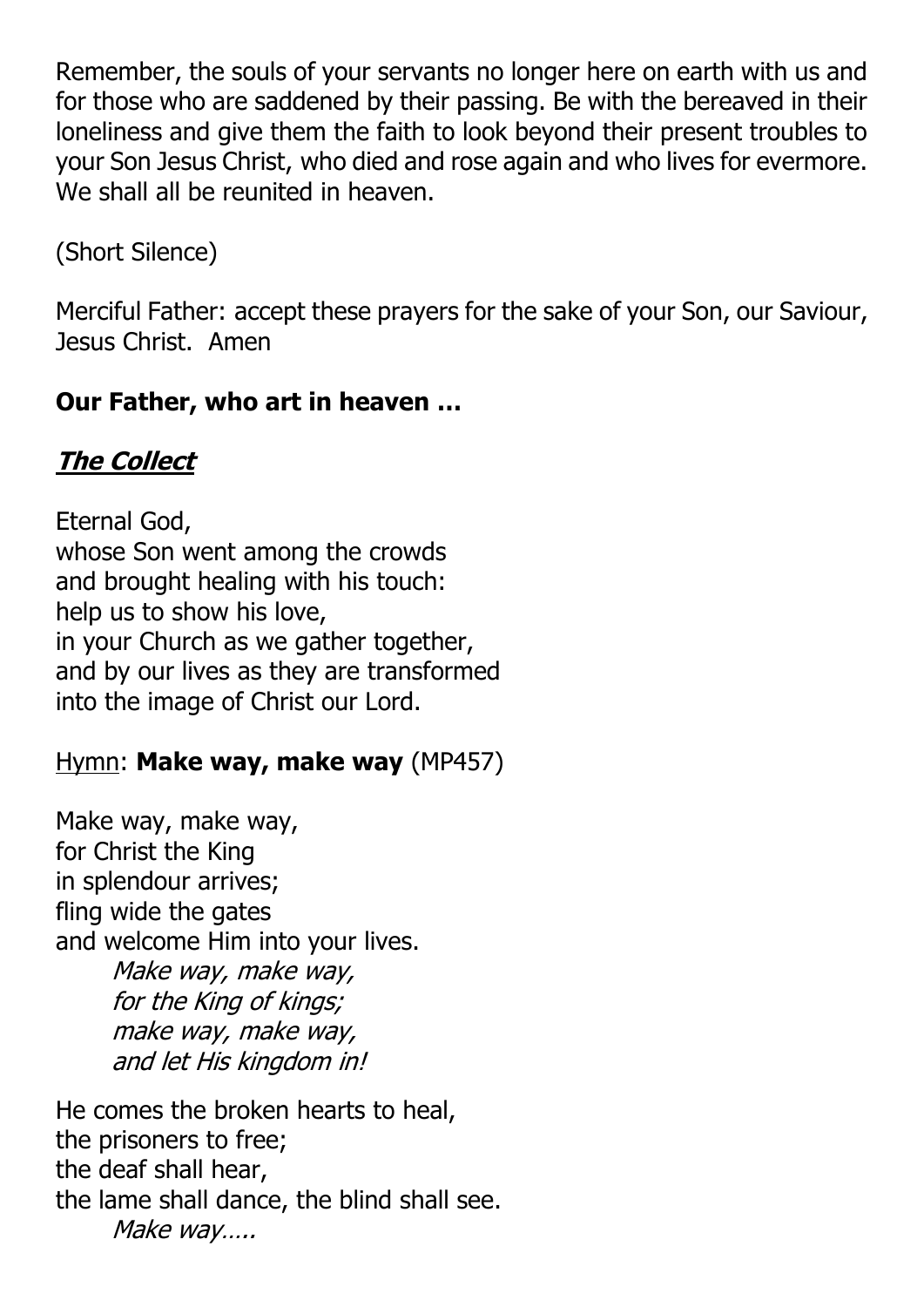And those who mourn with heavy hearts, who weep and sigh, with laughter, joy and royal crown He'll beautify. Make way…..

We call you now to worship Him as Lord of all, to have no gods before Him, their thrones must fall! Make way…..

#### **Closing Prayers**

And now we give you thanks because he breathed upon his disciples the power of your Spirit to proclaim the good news to all peoples.

Eternal God, our beginning and our end, accompany us in this day's journey. Dawn on our darkness, open our eyes to praise you for your creation and to see the work you set before us today. Take us and use us to bring to others the new life you give in Jesus Christ our Lord.

God the Father, who has given to his Son the name above every name, strengthen you to proclaim Christ Jesus as Lord. **Amen.**

God the Son, who is our great high priest passed into the heavens, plead for you at the right hand of the Father. **Amen.**